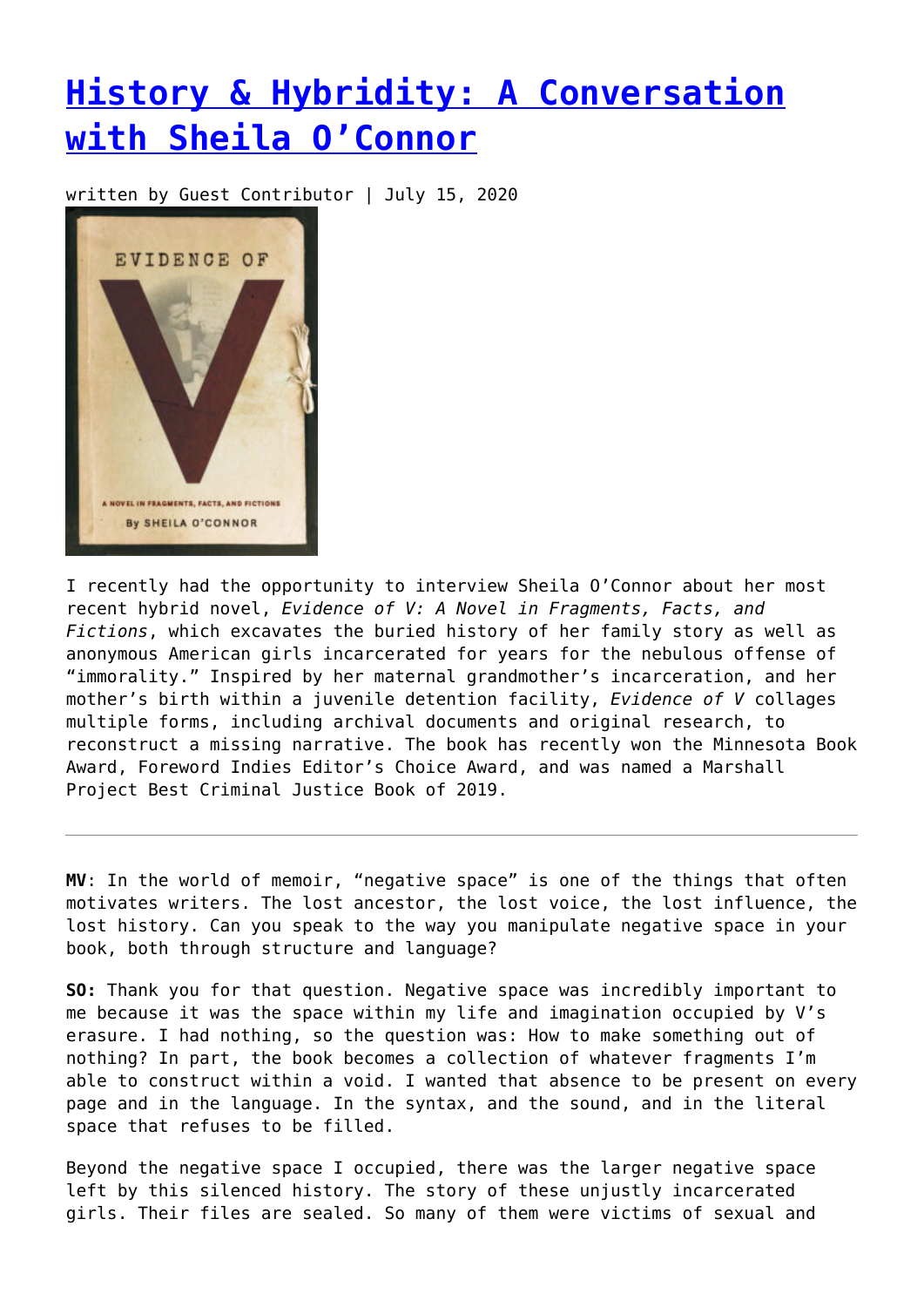physical abuse, and like so many victims, they were made to carry shame that belonged to someone else. And why wouldn't they? They were already serving sentences for crimes they didn't commit.

**MV:** And, regarding the structure, how did this book form in your mind? Did it come to you in fragments?

**SO:** Absolutely. I did not begin with the idea of a book, I began by simply constructing fragments. I had wanted to write a book about this absent history for years, an epic novel that covered generations, a book nothing like this book, and I'm sure I still had that aspiration when I began working in these fragments. Flash pieces that may have existed as stand-alone prose poems, but not a viable book. And many of them I actually dictated originally, and later put to paper. It wasn't until I had transcribed them, that I began to see there was something happening in language that could be formed into a whole.

**MV:** The layers of imagination in the book are stunning. On page 120, you simply state, (The inheritance of fiction. Fiction as survival.) Do you think that imagination is an inherited trait or that you found imagination, as V did, in order to cope with difficulty?

**SO:** My family, like most families, relied on so many fictions to survive. We tell ourselves stories to make sense of chaos or sorrow, to allow for dreams and aspirations. How else are we to make it through this world? But strangely, I'm also a hard-core realist, in both my life and my writing. I want to separate fact from fiction, to name it, because that process is also essential to my personal survival. In terms of inheritance, I believe that we're all born with imagination, our nocturnal dreams are proof of that, but the world does its best to keep us too busy to honor our great and vast imaginings. I don't think I was more imaginative than anyone else, I just liked to give my imagination language.

**MV:** When you first asked about the true identity of your grandmother, your mother hushed you. Later, as you were going through the previously sealed records, she began to open up. Then, on p 236, she referred to the book you were going to write, making it clear that you were the one who would tell the story. How did it feel to be granted this permission? How does it sit to be the one in the family revealing secrets and missing stories?

**SO**: My mother's loyalty was to her parents, my beloved grandparents, and her desire to keep the story buried was for them. I think this was common for many adoptees of her time, a deep sense of loyalty to the adoptive parents, a belief that searching out information would be a kind of betrayal. Remember, those adoption records all remain sealed for 100 years for a reason. But my mother was a very forthright person, and once my grandparents had left the earth, she wasn't conflicted in the same way about seeking out the truth. She was interested. I don't think she envisioned this exact book; I think she probably saw a more traditional novel, but I have no doubt she would have been proud of it.

In terms of our family, it's very small now, my mother was an only child.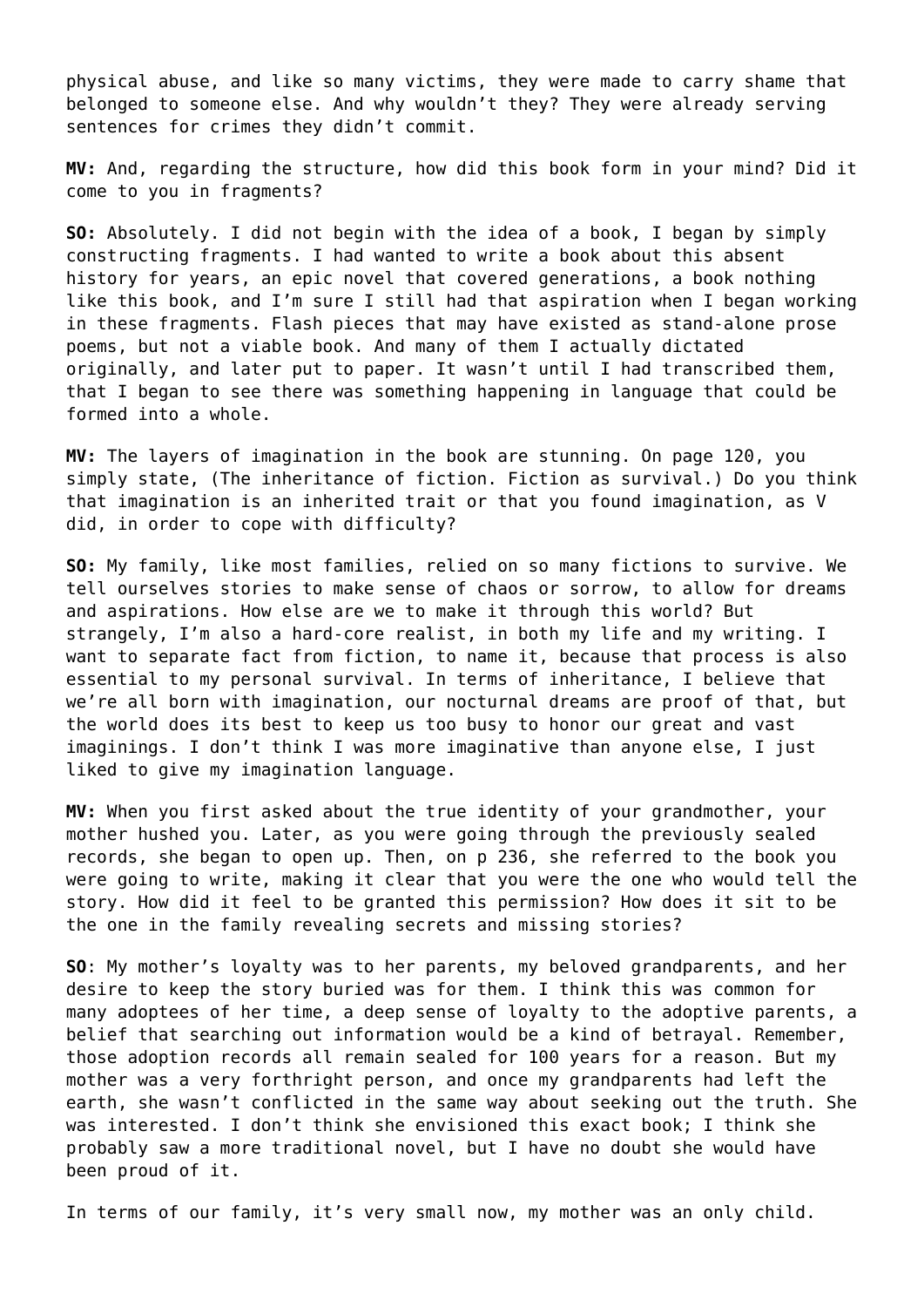There aren't many boats to rock. Also, the deeper I got into the book, the less it was a book about my particular family, and more the story of the tens of thousands of girls incarcerated for immorality. I hadn't expected to encounter this story, this story of a girl sentenced to six years for giving birth to my mother, but once I had, I knew that was the story I needed to tell.

**MV:** As I read the book, I thought a lot about genetic coding and the ways in which you have observed V's DNA in both yourself and your son. Can you talk a little more about that?

**SO:** I have a deep belief in ancestral knowledge, as well as inherited trauma. We inherit eye color, or the shape of our hands, or height, or talents, and we also inherit what our ancestors' bodies and psyches have survived. I have my mother's curly hair, but our curly hair can't be accounted for within the family that we knew. My brother was born with an exceptional gift as a musician, a performer, born with it, and yet it seemed inexplicable. Then my son arrives with his devotion to music and every form of theatre and performance, literally from his first word, and we are mystified. But in the end, it turns out the lines runs straight to V, that fifteen-year-old singer and dancer.

**MV:** You did an incredible job of blending fact and fiction to cover the themes of immorality, temptation, victimization, inhumane treatment, and classism. Can you speak to the choices you made regarding fiction vs nonfiction as the book evolved?

**SO:** I've always written across genres. My MFA is in poetry, my six books are novels, I write essays. I'm interested in all that forms and genres offer. But as a writer, I've always been clear on what is fiction and what is fact, at least in my own life. Because I didn't know V, didn't know any of the characters in the book besides my mother, and only my mother within the confines of my relationship with her, I was forced to imagine this story. I had a file, I had some facts, but I didn't have a cohesive narrative, and I knew I never would. So there is V, and the people who share her story, and they are all imagined. At the same time, I had the archival documents—reports, statistics, articles—I was able to uncover in my years of research, and I wanted those to speak for themselves. And then, there are the first-person nonfiction sections, which function as a meta-narrative, in which I am talking directly to the reader, my partner, as we attempt to construct this story. And in part, it's the job of that narrator to remind the reader an imaginary work is actively being created to fill a void.

**MV:** Female friendship is a strong theme in the book. Did this type of bond exist among your aunts, V's sisters?

**SO:** Yes, very much. Thank you for asking. V's sisters, my grandmother and my great aunts, were exceptionally close, and devoted to one another. This is a model I grew up with in my family, and I had my own three sisters. I understand the secrets, and the pacts made between girls, and the many ways that girls and women are often dependent upon each other for survival. The women in my family were feminists before their time, incredibly self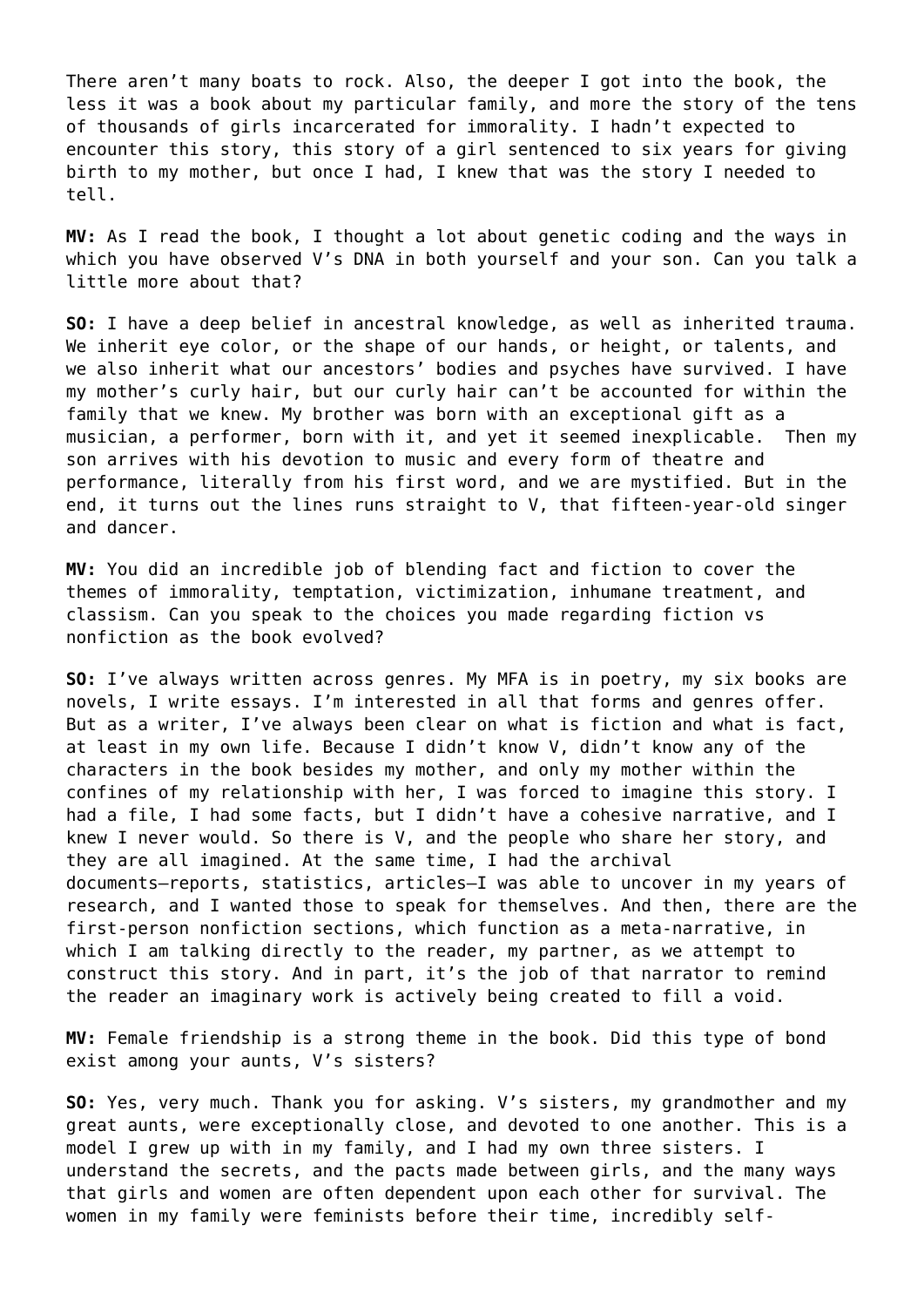determined.

**MV:** Just before C-19 hit, I saw Dani Shapiro speak about her most recent book, *Inheritance,* in which she shockingly discovers that the man she believed was her father was not her biological father. Your books both address the long-term impact of guarding family secrets. Numerous people have reached out to Dani with similar life stories. Can you talk about the people who have been reaching out to you since the publication of your book?

**SO:** One of the things that compelled me to stay with this book was the belief that it would reach the girls who were incarcerated at the Minnesota Home School for Girls Sauk Centre whose stories have been buried. And not just there, but across the United States. As soon as the first newspaper article came out, I heard from people. I heard from girls who were incarcerated there and elsewhere, and I heard from their descendants. I've also heard from witnesses. People who worked there or lived near the reformatory and saw the treatment of the girls. The stories have been gut-wrenching, but I think there has been something powerful in the telling. So many emails I received said something like, "I have never told anyone this story." Or, "my mother has never told anyone this story." Or, "my grandmother never told anyone this story." All of the records are sealed, just as ours was sealed, but people are asking me how to open them, and I'm giving what advice I'm able. We are all carrying the trauma of this silenced family history in our bodies, and up until now, we haven't had a chance to name it. My hope is that the voices of survivors can be brought forward so they can tell their own stories. So we can hear them. That's my great hope.



**Megan Vered** is an essayist whose first-person writing focuses on family, friendship, faith, and the fantasia of her youth. Her work has been published in Silk Road Review, Brevity, the Coachella Review, and fresh.ink among others. Megan holds an MFA in Creative Writing from Vermont College of Fine Arts. Her memoir, *Dancing Light*, is currently being shopped for publication. She lives with her husband and West Highland White Terrier, Hamish, in Marin County, California, where she serves on the board of the UC Berkeley Library and Heyday Books. She leads local and international writing workshops as well as online reading forums. [www.meganvered.com](http://www.meganvered.com)